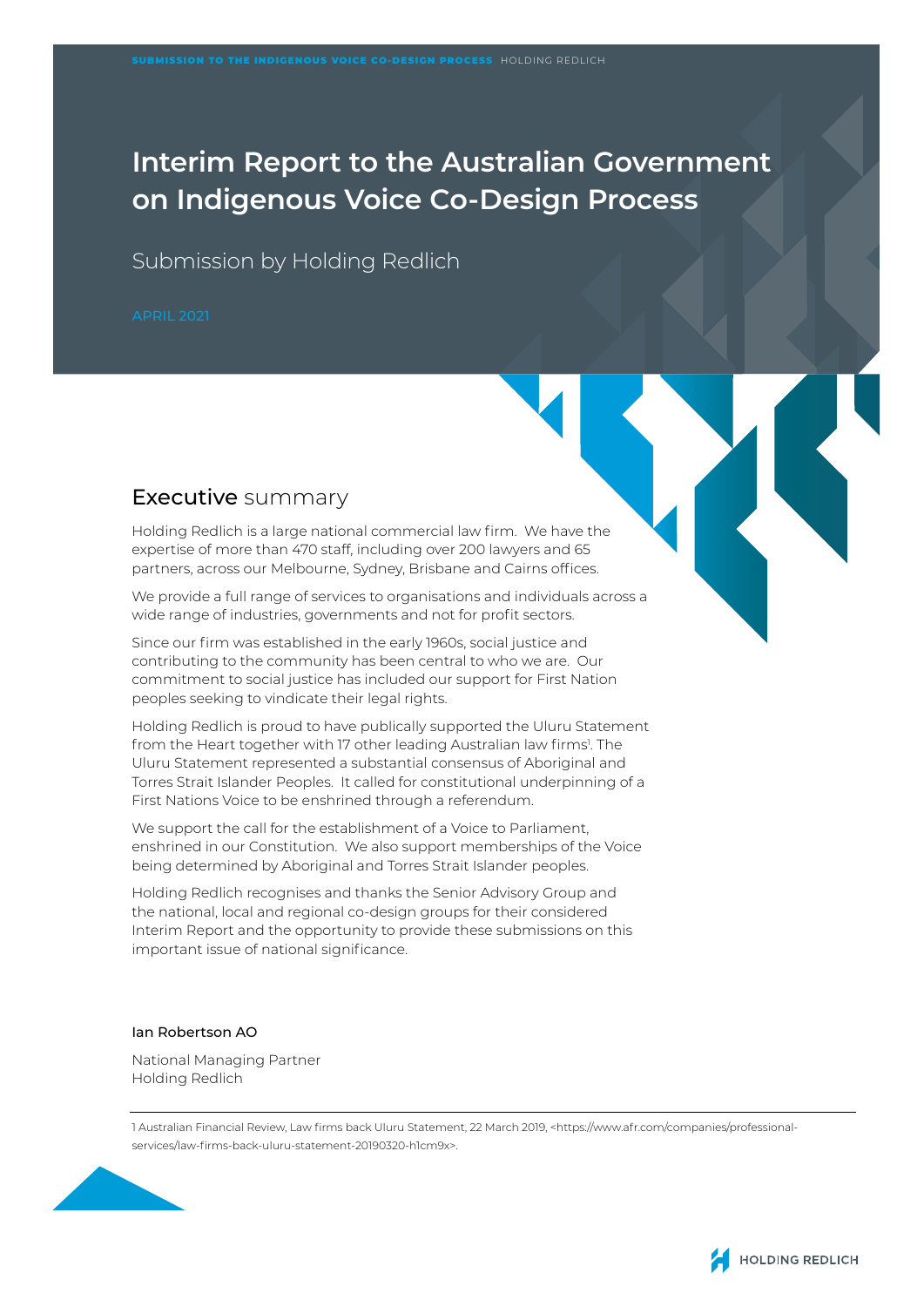### 1. VOICE REPRESENTATION

- 1.1 The Interim Report to the Australian Government on the Indigenous Voice Co-Design Process (October 2020) (Interim Report) proposes that membership of the Voice be determined by Aboriginal and Torres Strait Islander peoples, not by the government2. Holding Redlich supports that proposal. Independence from government is an important pre-requisite to selfdetermination and underpins the model of free and informed advice to Parliament and the government.
- 1.2 We also agree with the National Co-Design Group's position that the detail of the design and function of the Voice should be established by legislation, giving the flexibility for amendment to ensure the ongoing effectiveness of the Voice<sup>3</sup>.
- 1.3 It is acknowledged that First Nations peoples are culturally and geographically diverse. We consider it is important, for legitimacy and transparency of process, that there be opportunities for the appointment of all eligible First Nations peoples to the Voice. In particular, we support a model that provides regional and remote representatives with an equal opportunity for appointment to the national, local and regional voice, as established leaders.
- 1.4 We support the proper resourcing, including financial resourcing, of the national, local and regional voices to ensure that they can operate and engage effectively.
- 1.5 The Voice should not replace existing organisations or bodies. There are, in our experience, many existing community based bodies providing important front line services to First Nations peoples. We agree with the National Co-Design Group's proposal that the Voice engage and intersect with existing bodies and organisations when developing advice to the Parliament<sup>4</sup>. The existing bodies should have the opportunity to be heard through the regional and remote representatives to the National Voice.

#### 2. CONSTITUTIONAL RECOGNITION

- 2.1 We acknowledge that the Terms of Reference to the Senior Advisory Group for the codesign process did not include making recommendations about constitutional recognition. However we consider it is important to re-confirm our views on this issue5 .
- 2.2 In its final report to the Prime Minister and leader of the Opposition in June 2017, the Referendum Council recommended that a referendum be held to provide in the Australian Constitution for a representative body that gives Aboriginal and Torres Strait Islander First Nations a Voice to the Commonwealth Parliament.
- 2.3 In our submission, the enshrinement of the Voice in the Constitution:

(a) Supports the Government's commitment, as recognised in the Interim Report, to doing things with and not to Aboriginal and Torres Strait Islander Peoples<sup>6</sup>.

(b) Implements a substantial consensus of Aboriginal and Torres Strait Islander Peoples through the Uluru Statement from the Heart.

(c) Provides bipartisan support for the meaningful recognition of the Voice to Parliament. Without constitutional enshrinement, there is a risk that a future Parliament could legislate to abolish the Voice.

(d) Provides a meaningful opportunity for First Nations peoples to assist Parliament in its performance of its functions, not as a separate chamber of Parliament but to advise Parliament and government about reforming and refining policy and legislative settings.

(e) Provides Legitimacy for the Voice. The process of Constitutional recognition by referendum legitimises and endorses the national significance of the Voice. The referendum mechanism also provides an important opportunity to educate the public about the Voice.

(f) Affords the highest expression of political respect to our First Nations peoples.

4 Indigenous Voice, Indigenous Voice Co-Design Process, Interim Report to the Australian Government, October 2020, page 10. 5 Referendum Council, Final Report of the Referendum Council, June 2017, page 2.

<sup>2</sup> Indigenous Voice, Indigenous Voice Co-Design Process, Interim Report to the Australian Government, October 2020, page 33.

<sup>3</sup> Indigenous Voice, Indigenous Voice Co-Design Process, Interim Report to the Australian Government, October 2020, page 31.

<sup>6</sup> Indigenous Voice, Indigenous Voice Co-Design Process, Interim Report to the Australian Government, October 2020, page 22.